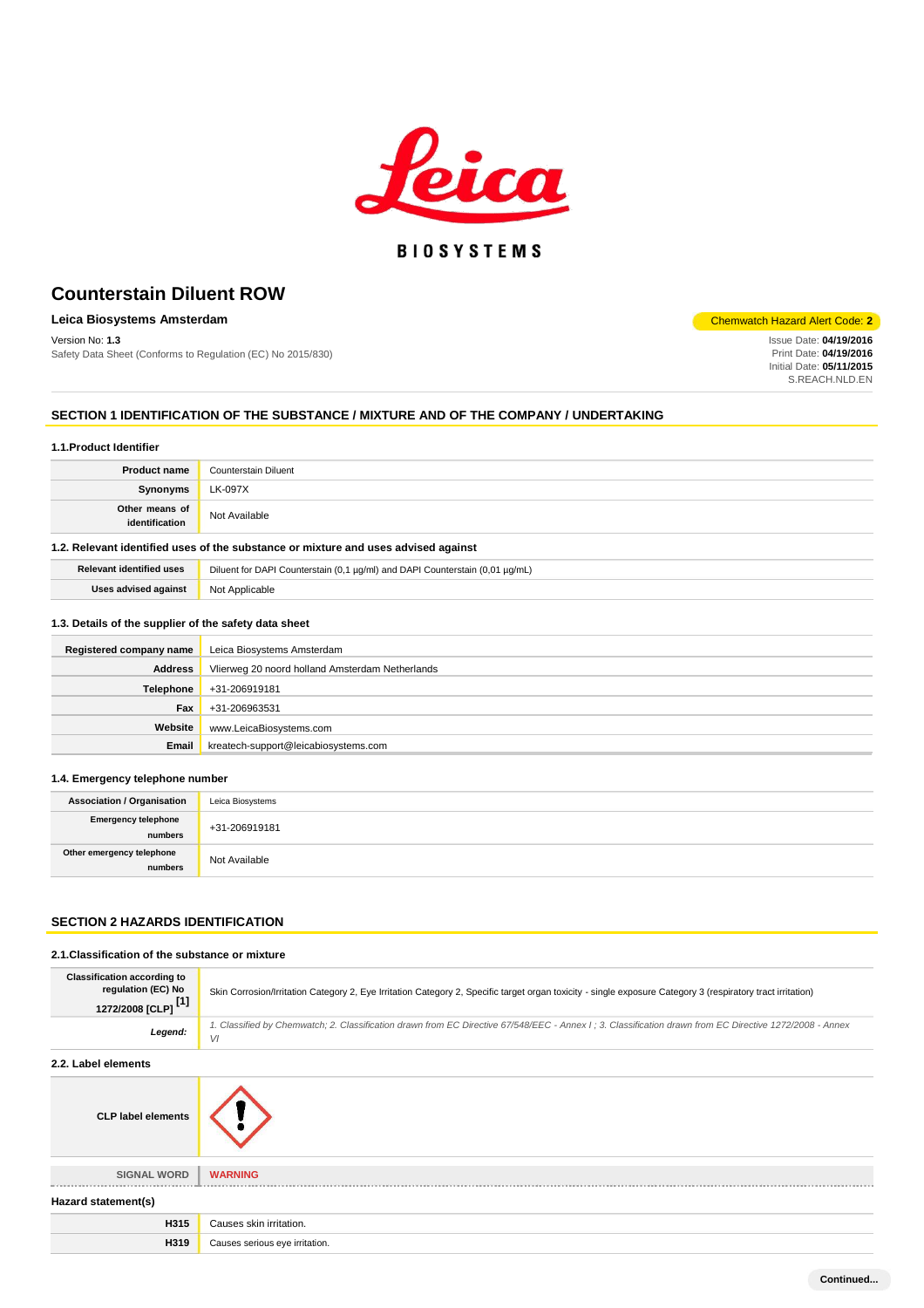## **Counterstain Diluent ROW**

| H335                                         | May cause respiratory irritation.                                          |  |  |  |
|----------------------------------------------|----------------------------------------------------------------------------|--|--|--|
| <b>Precautionary statement(s) Prevention</b> |                                                                            |  |  |  |
| P <sub>271</sub>                             | Use only outdoors or in a well-ventilated area.                            |  |  |  |
| P261                                         | Avoid breathing mist/vapours/spray.                                        |  |  |  |
| P280                                         | Wear protective gloves/protective clothing/eye protection/face protection. |  |  |  |
|                                              |                                                                            |  |  |  |

## **Precautionary statement(s) Response**

|           | <b>P305+P351+P338</b> IF IN EYES: Rinse cautiously with water for several minutes. Remove contact lenses, if present and easy to do. Continue rinsing. |  |  |
|-----------|--------------------------------------------------------------------------------------------------------------------------------------------------------|--|--|
| P312      | Call a POISON CENTER/doctor/physician/first aider/if you feel unwell.                                                                                  |  |  |
| P337+P313 | If eye irritation persists: Get medical advice/attention.                                                                                              |  |  |
| P302+P352 | IF ON SKIN: Wash with plenty of water and soap.                                                                                                        |  |  |
| P304+P340 | IF INHALED: Remove person to fresh air and keep comfortable for breathing.                                                                             |  |  |
| P332+P313 | If skin irritation occurs: Get medical advice/attention.                                                                                               |  |  |
| P362+P364 | Take off contaminated clothing and wash it before reuse.                                                                                               |  |  |
|           |                                                                                                                                                        |  |  |

## **Precautionary statement(s) Storage**

|           | <b>P405</b> Store locked up.                                     |  |
|-----------|------------------------------------------------------------------|--|
| P403+P233 | Store in a well-ventilated place. Keep container tightly closed. |  |

## **Precautionary statement(s) Disposal**

| P501 | Dispose of contents/container in accordance with local regulations. |  |
|------|---------------------------------------------------------------------|--|
|------|---------------------------------------------------------------------|--|

## **2.3. Other hazards**

Cumulative effects may result following exposure\*.

REACh - Art.57-59: The mixture does not contain Substances of Very High Concern (SVHC) at the SDS print date.

## **SECTION 3 COMPOSITION / INFORMATION ON INGREDIENTS**

## **3.1.Substances**

See 'Composition on ingredients' in Section 3.2

## **3.2.Mixtures**

| 1.CAS No<br>2.EC No<br>3. Index No                                            | %[weight] | Name     | Classification according to regulation (EC) No 1272/2008 [CLP]                                                                                                                                 |
|-------------------------------------------------------------------------------|-----------|----------|------------------------------------------------------------------------------------------------------------------------------------------------------------------------------------------------|
| <b>4.REACH No</b>                                                             |           |          |                                                                                                                                                                                                |
| $1.56 - 81 - 5$<br>2.200-289-5<br>3. Not Available<br>4.01-2119471987-18-XXXX | 90-100    | glycerol | Skin Corrosion/Irritation Category 2, Eye Irritation Category 2, Specific target organ toxicity - single exposure Category 3<br>(respiratory tract irritation); H315, H319, H335 <sup>11</sup> |
| 1.7732-18-5<br>2.231-791-2<br>3. Not Available<br>4. Not Available            | $<$ 1     | water    | Not Applicable                                                                                                                                                                                 |
| Legend:                                                                       |           |          | 1. Classified by Chemwatch; 2. Classification drawn from EC Directive 67/548/EEC - Annex I; 3. Classification drawn from EC Directive<br>1272/2008 - Annex VI 4. Classification drawn from C&L |

## **SECTION 4 FIRST AID MEASURES**

## **4.1. Description of first aid measures**

| General | If skin contact occurs:<br>In mediately remove all contaminated clothing, including footwear.<br>Flush skin and hair with running water (and soap if available).<br>▶ Seek medical attention in event of irritation.<br>If this product comes in contact with the eyes:<br>Wash out immediately with fresh running water.<br>Ensure complete irrigation of the eye by keeping eyelids apart and away from eye and moving the eyelids by occasionally lifting the upper and lower lids.<br>► Seek medical attention without delay; if pain persists or recurs seek medical attention.<br>► Removal of contact lenses after an eye injury should only be undertaken by skilled personnel.<br>If fumes or combustion products are inhaled remove from contaminated area.<br>Lay patient down. Keep warm and rested.<br>► Prostheses such as false teeth, which may block airway, should be removed, where possible, prior to initiating first aid procedures.<br>Apply artificial respiration if not breathing, preferably with a demand valve resuscitator, bag-valve mask device, or pocket mask as trained. Perform CPR if<br>necessary.<br>Transport to hospital, or doctor, without delay.<br>$\blacktriangleright$ Immediately give a glass of water. |
|---------|----------------------------------------------------------------------------------------------------------------------------------------------------------------------------------------------------------------------------------------------------------------------------------------------------------------------------------------------------------------------------------------------------------------------------------------------------------------------------------------------------------------------------------------------------------------------------------------------------------------------------------------------------------------------------------------------------------------------------------------------------------------------------------------------------------------------------------------------------------------------------------------------------------------------------------------------------------------------------------------------------------------------------------------------------------------------------------------------------------------------------------------------------------------------------------------------------------------------------------------------------------|
|         |                                                                                                                                                                                                                                                                                                                                                                                                                                                                                                                                                                                                                                                                                                                                                                                                                                                                                                                                                                                                                                                                                                                                                                                                                                                          |
|         | First aid is not generally required. If in doubt, contact a Poisons Information Centre or a doctor.                                                                                                                                                                                                                                                                                                                                                                                                                                                                                                                                                                                                                                                                                                                                                                                                                                                                                                                                                                                                                                                                                                                                                      |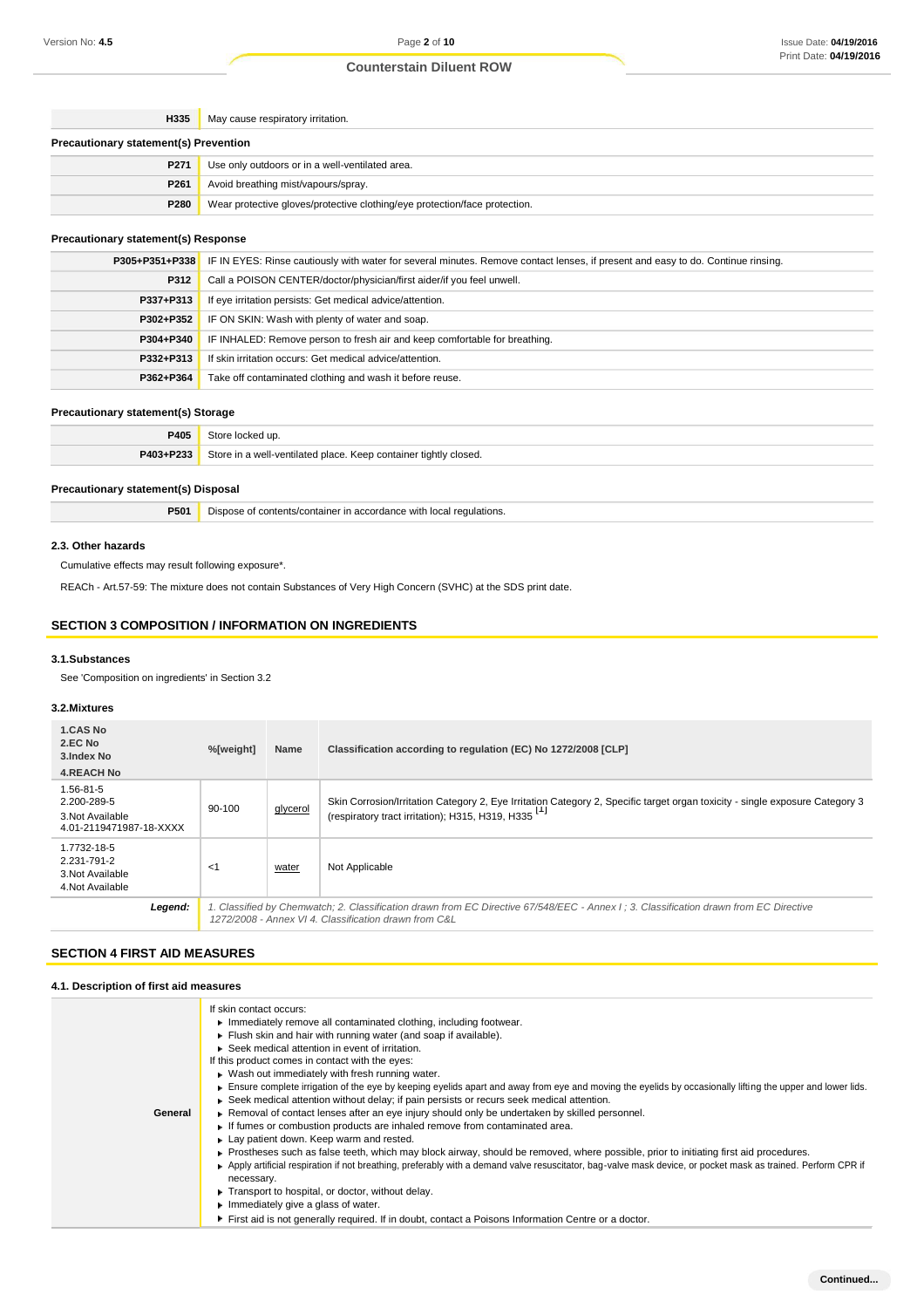## **Counterstain Diluent ROW**

| <b>Eye Contact</b>  | If this product comes in contact with the eyes:<br>• Wash out immediately with fresh running water.<br>Ensure complete irrigation of the eye by keeping eyelids apart and away from eye and moving the eyelids by occasionally lifting the upper and lower lids.<br>F Seek medical attention without delay; if pain persists or recurs seek medical attention. Removal of<br>contact lenses after an eye injury should only be undertaken by skilled personnel.                                                        |
|---------------------|------------------------------------------------------------------------------------------------------------------------------------------------------------------------------------------------------------------------------------------------------------------------------------------------------------------------------------------------------------------------------------------------------------------------------------------------------------------------------------------------------------------------|
| <b>Skin Contact</b> | If skin contact occurs:<br>$\triangleright$ Immediately remove all contaminated clothing, including footwear.<br>Flush skin and hair with running water (and soap if available).<br>▶ Seek medical attention in event of irritation.                                                                                                                                                                                                                                                                                   |
| <b>Inhalation</b>   | If fumes or combustion products are inhaled remove from<br>$\triangleright$ contaminated area. Lay patient down. Keep warm and rested.<br>► Prostheses such as false teeth, which may block airway, should be removed, where possible, prior to initiating first aid procedures.<br>E Apply artificial respiration if not breathing, preferably with a demand valve resuscitator, bag-valve mask device, or pocket mask as trained.<br>Perform CPR if necessary.<br>F Transport to hospital, or doctor, without delay. |
| Ingestion           | Immediately give a glass of water.<br>First aid is not generally required. If in doubt, contact a Poisons Information Centre or a doctor.                                                                                                                                                                                                                                                                                                                                                                              |

## **4.2 Most important symptoms and effects, both acute and delayed**

See Section 11

## **4.3. Indication of any immediate medical attention and special treatment needed**

Treat symptomatically.

## **SECTION 5 FIREFIGHTING MEASURES**

## **5.1. Extinguishing media**

- Foam.
- Dry chemical powder.
- BCF (where regulations permit).
- Carbon dioxide.
- Water spray or fog Large fires only.

## **5.2. Special hazards arising from the substrate or mixture**

| Fire Incompatibility         | F Avoid contamination with oxidising agents i.e. nitrates, oxidising acids, chlorine bleaches, pool chlorine etc. as ignition may result                                                                                                                                                                                                                                                                                                                                                                                                                            |
|------------------------------|---------------------------------------------------------------------------------------------------------------------------------------------------------------------------------------------------------------------------------------------------------------------------------------------------------------------------------------------------------------------------------------------------------------------------------------------------------------------------------------------------------------------------------------------------------------------|
| 5.3. Advice for firefighters |                                                                                                                                                                                                                                                                                                                                                                                                                                                                                                                                                                     |
| <b>Fire Fighting</b>         | Alert Fire Brigade and tell them location and nature of hazard.<br>■ Wear full body protective clothing with breathing apparatus.<br>► Prevent, by any means available, spillage from entering drains or water course.<br>• Use water delivered as a fine spray to control fire and cool adjacent area.<br>Avoid spraying water onto liquid pools.<br><b>DO NOT</b> approach containers suspected to be hot.<br>$\triangleright$ Cool fire exposed containers with water spray from a protected location.<br>If safe to do so, remove containers from path of fire. |
| <b>Fire/Explosion Hazard</b> | Combustible.<br>▶ Slight fire hazard when exposed to heat or flame.<br>► Heating may cause expansion or decomposition leading to violent rupture of containers.<br>On combustion, may emit toxic fumes of carbon monoxide (CO).<br>May emit acrid smoke.<br>Mists containing combustible materials may be explosive.<br>Combustion products include:, carbon dioxide (CO2), acrolein, other pyrolysis products typical of burning organic materialMay emit poisonous<br>fumes. May emit corrosive fumes.                                                            |

## **SECTION 6 ACCIDENTAL RELEASE MEASURES**

#### **6.1. Personal precautions, protective equipment and emergency procedures**

See section 8

## **6.2. Environmental precautions**

See section 12

## **6.3. Methods and material for containment and cleaning up**

| <b>Minor Spills</b> | Slippery when spilt.<br>Remove all ignition sources.<br>Clean up all spills immediately.<br>Avoid breathing vapours and contact with skin and eyes.<br>Control personal contact with the substance, by using protective equipment.<br>Contain and absorb spill with sand, earth, inert material or vermiculite.<br>Wipe up.<br>Place in a suitable, labelled container for waste disposal. |
|---------------------|--------------------------------------------------------------------------------------------------------------------------------------------------------------------------------------------------------------------------------------------------------------------------------------------------------------------------------------------------------------------------------------------|
| <b>Major Spills</b> | Not Applicable                                                                                                                                                                                                                                                                                                                                                                             |

## **6.4. Reference to other sections**

Personal Protective Equipment advice is contained in Section 8 of the SDS.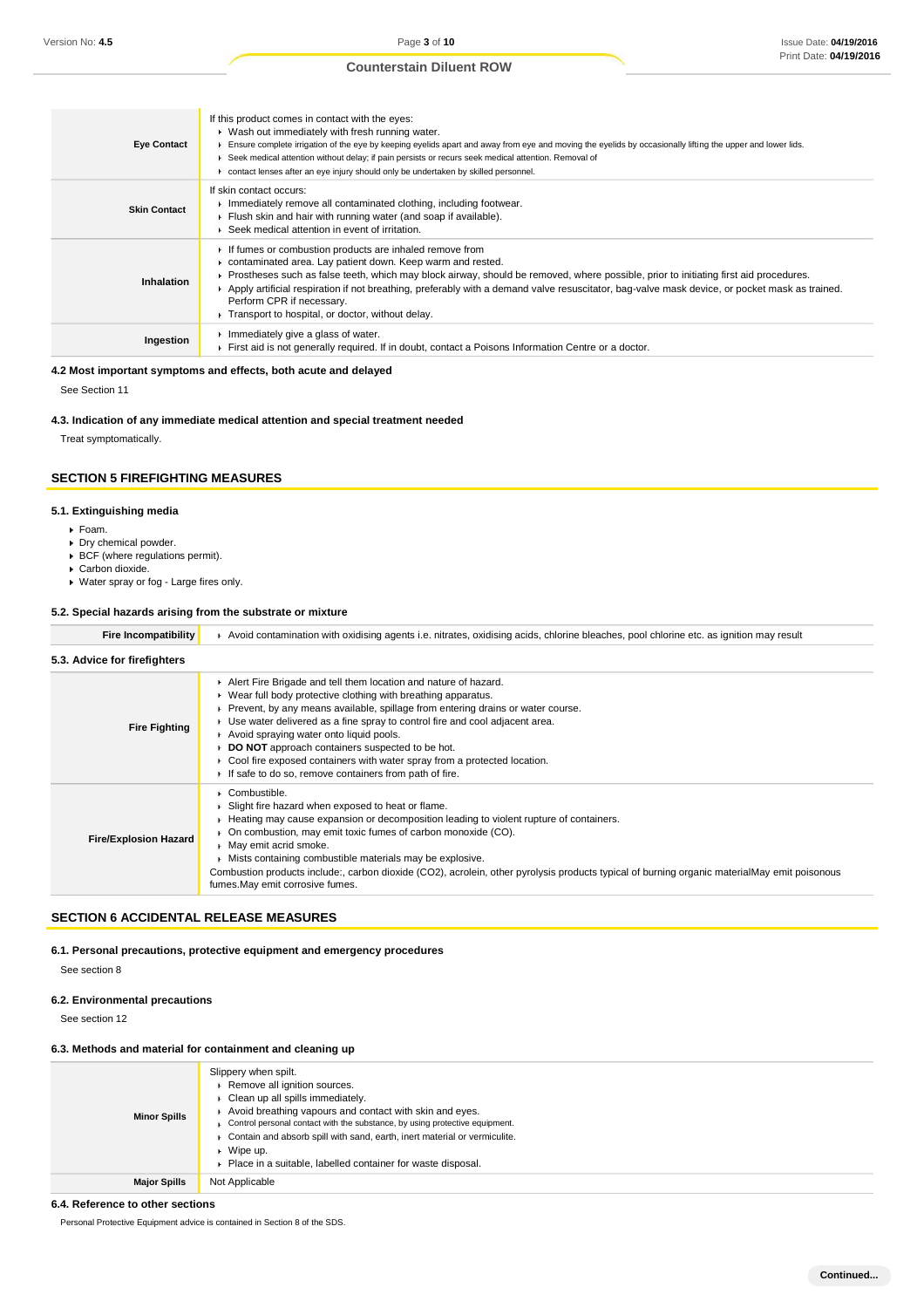## **Counterstain Diluent ROW**

## **SECTION 7 HANDLING AND STORAGE**

## **7.1. Precautions for safe handling**

| Safe handling                    | Avoid all personal contact, including inhalation.<br>Wear protective clothing when risk of exposure<br>occurs. Use in a well-ventilated area.<br>Prevent concentration in hollows and sumps.<br>DO NOT enter confined spaces until atmosphere has been<br>checked. Avoid smoking, naked lights or ignition sources.<br>۰<br>Avoid contact with incompatible materials. When<br>h handling, DO NOT eat, drink or smoke.<br>▶ Keep containers securely sealed when not in<br>use. Avoid physical damage to containers.<br>Always wash hands with soap and water after handling.<br>Work clothes should be laundered separately.<br>Use good occupational work practice.<br>Observe manufacturer's storage and handling recommendations contained within this SDS.<br>Atmosphere should be regularly checked against established exposure standards to ensure safe working<br>conditions. DO NOT allow clothing wet with material to stay in contact with skin |
|----------------------------------|-------------------------------------------------------------------------------------------------------------------------------------------------------------------------------------------------------------------------------------------------------------------------------------------------------------------------------------------------------------------------------------------------------------------------------------------------------------------------------------------------------------------------------------------------------------------------------------------------------------------------------------------------------------------------------------------------------------------------------------------------------------------------------------------------------------------------------------------------------------------------------------------------------------------------------------------------------------|
| Fire and explosion<br>protection | See section 5                                                                                                                                                                                                                                                                                                                                                                                                                                                                                                                                                                                                                                                                                                                                                                                                                                                                                                                                               |
| Other information                | Store in original containers. Keep<br>containers securely sealed.<br>No smoking, naked lights or ignition sources.<br>Store in a cool, dry, well-ventilated area.<br>Store away from incompatible materials and foodstuff containers.<br>Protect containers against physical damage and check regularly for leaks.<br>Observe manufacturer's storage and handling recommendations contained within this SDS.                                                                                                                                                                                                                                                                                                                                                                                                                                                                                                                                                |
|                                  | 7.2. Conditions for safe storage, including any incompatibilities                                                                                                                                                                                                                                                                                                                                                                                                                                                                                                                                                                                                                                                                                                                                                                                                                                                                                           |

| Suitable container      | Metal can or drum<br>Packaging as recommended by manufacturer.<br>Check all containers are clearly labelled and free from leaks.                                                                                                                                                                                                                                                                                                                                                                                                                                                                    |
|-------------------------|-----------------------------------------------------------------------------------------------------------------------------------------------------------------------------------------------------------------------------------------------------------------------------------------------------------------------------------------------------------------------------------------------------------------------------------------------------------------------------------------------------------------------------------------------------------------------------------------------------|
| Storage incompatibility | Glycerol:<br>reacts violently with strong oxidisers, acetic anhydride, alkali metal hydrides, calcium hypochlorite, calcium oxychloride, chlorine, chromic<br>anhydride, chromium oxides, ethylene oxide, hydrogen peroxide, phosphorous triiodide, potassium chlorate, potassium permanganate,<br>potassium peroxide, silver perchlorate, sodium hydride, sodium peroxide, sodium triiodide, sodium tetrahydroborate, is incompatible with<br>strong acids, caustics, aliphatic amines, isocyanates, uranium fluoride<br>is able to polymerise above 145 C<br>Avoid reaction with oxidising agents |

**7.3. Specific end use(s)**

See section 1.2

## **SECTION 8 EXPOSURE CONTROLS / PERSONAL PROTECTION**

## **8.1. Control parameters**

**DERIVED NO EFFECT LEVEL (DNEL)**

## Not Available

**PREDICTED NO EFFECT LEVEL (PNEC)**

Not Available

## **OCCUPATIONAL EXPOSURE LIMITS (OEL)**

**INGREDIENT DATA**

| <b>Source</b>           | Ingredient                             | <b>Material name</b> | <b>TWA</b>    |                   | <b>STEL</b>   |                    | Peak          | <b>Notes</b>  |
|-------------------------|----------------------------------------|----------------------|---------------|-------------------|---------------|--------------------|---------------|---------------|
| Not Available           | Not Available                          | Not Available        | Not Available |                   | Not Available |                    | Not Available | Not Available |
| <b>EMERGENCY LIMITS</b> |                                        |                      |               |                   |               |                    |               |               |
| Ingredient              | <b>Material name</b>                   |                      |               | TEEL-1            |               | TEEL-2             |               | TEEL-3        |
| glycerol                | Glycerine (mist); (Glycerol; Glycerin) |                      |               | $30 \text{ mg/m}$ |               | $310 \text{ mg/m}$ |               | 2500 mg/m3    |

|            |                      |                     | _________ |
|------------|----------------------|---------------------|-----------|
|            |                      |                     |           |
| Ingredient | <b>Original IDLH</b> | <b>Revised IDLH</b> |           |
| glycerol   | Not Available        | Not Available       |           |
| water      | Not Available        | Not Available       |           |

## **8.2. Exposure controls**

| Engineering controls are used to remove a hazard or place a barrier between the worker and the hazard. Well-designed engineering controls<br>can be highly effective in protecting workers and will typically be independent of worker interactions to provide this high level of protection.<br>The basic types of engineering controls are:<br>Process controls which involve changing the way a job activity or process is done to reduce the risk.<br>8.2.1. Appropriate<br>Enclosure and/or isolation of emission source which keeps a selected hazard "physically" away from the worker and ventilation that strategically<br>engineering controls<br>"adds" and "removes" air in the work environment. Ventilation can remove or dilute an air contaminant if designed properly. The design of a<br>ventilation system must match the particular process and chemical or contaminant in use.<br>Employers may need to use multiple types of controls to prevent employee overexposure. |  |
|-----------------------------------------------------------------------------------------------------------------------------------------------------------------------------------------------------------------------------------------------------------------------------------------------------------------------------------------------------------------------------------------------------------------------------------------------------------------------------------------------------------------------------------------------------------------------------------------------------------------------------------------------------------------------------------------------------------------------------------------------------------------------------------------------------------------------------------------------------------------------------------------------------------------------------------------------------------------------------------------------|--|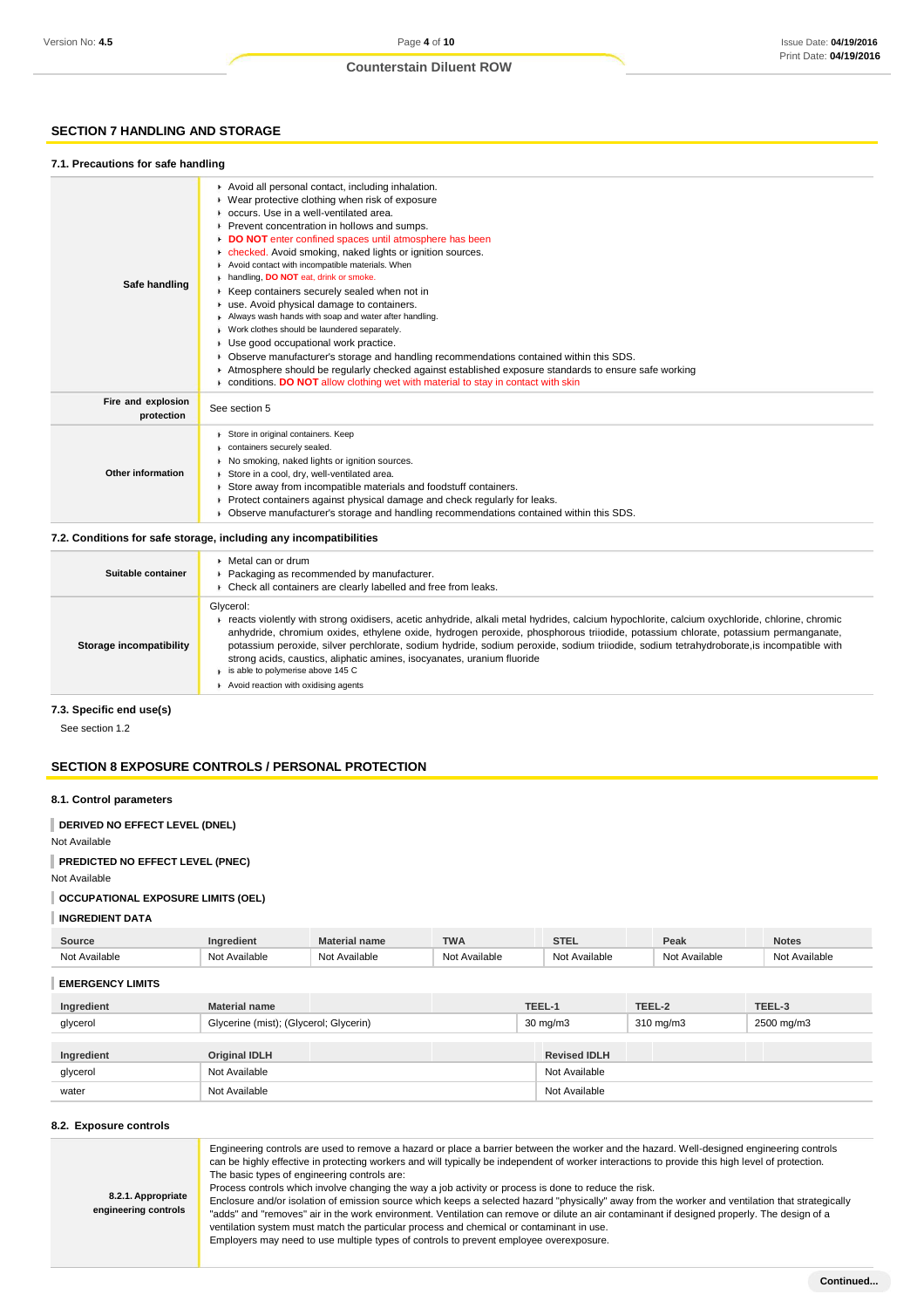## **Counterstain Diluent USA**

General exhaust is adequate under normal operating conditions. Local exhaust ventilation may be required in special circumstances. If risk of overexposure exists, wear approved respirator. Supplied-air type respirator may be required in special circumstances. Correct fit is essential to ensure adequate protection. Provide adequate ventilation in warehouses and enclosed storage areas. Air contaminants generated in the workplace possess varying "escape" velocities which, in turn, determine the "capture velocities" of fresh circulating air required to effectively remove the contaminant.

| Type of Contaminant:                                                                                                                    | Air Speed:                     |
|-----------------------------------------------------------------------------------------------------------------------------------------|--------------------------------|
| solvent, vapours, degreasing etc., evaporating from tank (in still air).                                                                | 0.25-0.5 m/s (50-100<br>f/min) |
| aerosols, fumes from pouring operations, intermittent container filling, low speed conveyer transfers, welding, spray drift, plating    | 0.5-1 m/s (100-200             |
| acid fumes, pickling (released at low velocity into zone of active generation)                                                          | $f/min.$ )                     |
| direct spray, spray painting in shallow booths, drum filling, conveyer loading, crusher dusts, gas discharge (active generation into    | 1-2.5 m/s (200-500             |
| zone of rapid air motion)                                                                                                               | $f/min.$ )                     |
| grinding, abrasive blasting, tumbling, high speed wheel generated dusts (released at high initial velocity into zone of very high rapid | 2.5-10 m/s (500-2000           |
| air motion)                                                                                                                             | f/min.                         |

Within each range the appropriate value depends on:

| Lower end of the range                                     | Upper end of the range           |
|------------------------------------------------------------|----------------------------------|
| 1: Room air currents minimal or favourable to capture      | 1: Disturbing room air currents  |
| 2: Contaminants of low toxicity or of nuisance value only. | 2: Contaminants of high toxicity |
| 3: Intermittent, low production.                           | 3: High production, heavy use    |
| 4: Large hood or large air mass in motion                  | 4: Small hood-local control only |

Simple theory shows that air velocity falls rapidly with distance away from the opening of a simple extraction pipe. Velocity generally decreases with the square of distance from the extraction point (in simple cases). Therefore the air speed at the extraction point should be adjusted, accordingly, after reference to distance from the contaminating source. The air velocity at the extraction fan, for example, should be a minimum of 1-2 m/s (200-400 f/min) for extraction of solvents generated in a tank 2 meters distant from the extraction point. Other mechanical considerations, producing performance deficits within the extraction apparatus, make it essential that theoretical air velocities are multiplied by factors of 10 or more when extraction systems are installed or used.

| 8.2.2. Personal protection |                                                                                                                                                                                                                                                                                                                                                                                                                                                                                                                                                                                                                                                                                                                                                                                                                                                                                                                                                                                                                                                                                                                                                                                                                                                                                                                                                                                                                                                                                                                                                                                                                                                                                                                                                                                                                                                            |
|----------------------------|------------------------------------------------------------------------------------------------------------------------------------------------------------------------------------------------------------------------------------------------------------------------------------------------------------------------------------------------------------------------------------------------------------------------------------------------------------------------------------------------------------------------------------------------------------------------------------------------------------------------------------------------------------------------------------------------------------------------------------------------------------------------------------------------------------------------------------------------------------------------------------------------------------------------------------------------------------------------------------------------------------------------------------------------------------------------------------------------------------------------------------------------------------------------------------------------------------------------------------------------------------------------------------------------------------------------------------------------------------------------------------------------------------------------------------------------------------------------------------------------------------------------------------------------------------------------------------------------------------------------------------------------------------------------------------------------------------------------------------------------------------------------------------------------------------------------------------------------------------|
| Eye and face protection    | Safety glasses with side<br>ishields. Chemical goggles.<br>> Contact lenses may pose a special hazard; soft contact lenses may absorb and concentrate irritants. A written policy document, describing the wearing of<br>lenses or restrictions on use, should be created for each workplace or task. This should include a review of lens absorption and adsorption for the class of<br>chemicals in use and an account of injury experience. Medical and first-aid personnel should be trained in their removal and suitable equipment should be<br>readily available. In the event of chemical exposure, begin eye irrigation immediately and remove contact lens as soon as practicable. Lens should be<br>removed at the first signs of eye redness or irritation - lens should be removed in a clean environment only after workers have washed hands thoroughly.<br>[CDC NIOSH Current Intelligence Bulletin 59], [AS/NZS 1336 or national equivalent]                                                                                                                                                                                                                                                                                                                                                                                                                                                                                                                                                                                                                                                                                                                                                                                                                                                                                              |
| <b>Skin protection</b>     | See Hand protection below                                                                                                                                                                                                                                                                                                                                                                                                                                                                                                                                                                                                                                                                                                                                                                                                                                                                                                                                                                                                                                                                                                                                                                                                                                                                                                                                                                                                                                                                                                                                                                                                                                                                                                                                                                                                                                  |
| Hands/feet protection      | ▶ Wear chemical protective gloves, e.g. PVC.<br>• Wear safety footwear or safety gumboots, e.g. Rubber<br>The selection of suitable gloves does not only depend on the material, but also on further marks of quality which vary from manufacturer to<br>manufacturer. Where the chemical is a preparation of several substances, the resistance of the glove material can not be calculated in advance<br>and has therefore to be checked prior to the application.<br>The exact break through time for substances has to be obtained from the manufacturer of the protective gloves and has to be observed<br>when making a final choice.<br>Suitability and durability of glove type is dependent on usage. Important factors in the selection of gloves include:<br>Firequency and duration of contact,<br>• chemical resistance of glove material,<br>▶ glove thickness and<br>$\cdot$ dexterity<br>Select gloves tested to a relevant standard (e.g. Europe EN 374, US F739, AS/NZS 2161.1 or national equivalent).<br>► When prolonged or frequently repeated contact may occur, a glove with a protection class of 5 or higher (breakthrough time greater than<br>240 minutes according to EN 374, AS/NZS 2161.10.1 or national equivalent) is recommended.<br>▶ When only brief contact is expected, a glove with a protection class of 3 or higher (breakthrough time greater than 60 minutes according to EN<br>374, AS/NZS 2161.10.1 or national equivalent) is recommended.<br>▶ Some glove polymer types are less affected by movement and this should be taken into account when considering gloves for long-term use.<br>Contaminated gloves should be replaced.<br>Gloves must only be worn on clean hands. After using gloves, hands should be washed and dried thoroughly. Application of a non-perfumed<br>moisturiser is recommended. |
| <b>Body protection</b>     | See Other protection below                                                                                                                                                                                                                                                                                                                                                                                                                                                                                                                                                                                                                                                                                                                                                                                                                                                                                                                                                                                                                                                                                                                                                                                                                                                                                                                                                                                                                                                                                                                                                                                                                                                                                                                                                                                                                                 |
| Other protection           | No special equipment needed when handling small quantities                                                                                                                                                                                                                                                                                                                                                                                                                                                                                                                                                                                                                                                                                                                                                                                                                                                                                                                                                                                                                                                                                                                                                                                                                                                                                                                                                                                                                                                                                                                                                                                                                                                                                                                                                                                                 |
| <b>Thermal hazards</b>     | Not Available                                                                                                                                                                                                                                                                                                                                                                                                                                                                                                                                                                                                                                                                                                                                                                                                                                                                                                                                                                                                                                                                                                                                                                                                                                                                                                                                                                                                                                                                                                                                                                                                                                                                                                                                                                                                                                              |

#### **Respiratory protection**

Type A-P Filter of sufficient capacity. (AS/NZS 1716 & 1715, EN 143:2000 & 149:2001, ANSI Z88 or national equivalent)

#### **8.2.3. Environmental exposure controls**

See section 12

### **SECTION 9 PHYSICAL AND CHEMICAL PROPERTIES**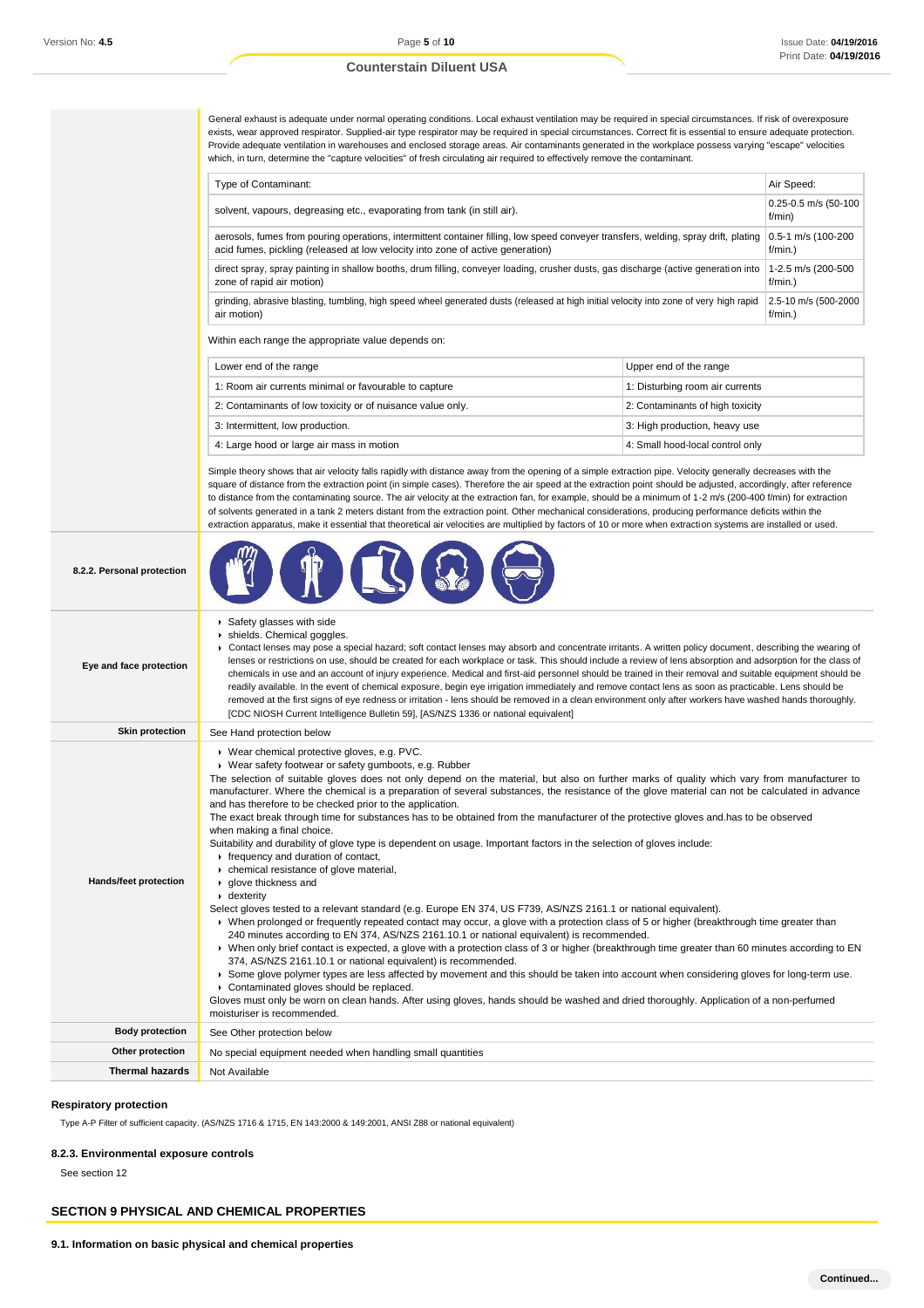| Appearance                       | Not Available |                                            |               |
|----------------------------------|---------------|--------------------------------------------|---------------|
|                                  |               |                                            |               |
| <b>Physical state</b>            | Liquid        | Relative density (Water = $1$ )            | Not Available |
| Odour                            | Not Available | <b>Partition coefficient</b>               | Not Available |
|                                  |               | n-octanol / water                          |               |
| <b>Odour threshold</b>           | Not Available | Auto-ignition temperature<br>$(^{\circ}C)$ | Not Available |
|                                  |               | Decomposition                              |               |
| pH (as supplied)                 | Not Available | temperature                                | Not Available |
|                                  |               |                                            |               |
| Melting point / freezing         | Not Available | <b>Viscosity (cSt)</b>                     | Not Available |
| point (°C)                       |               |                                            |               |
| Initial boiling point and        | Not Available | Molecular weight (g/mol)                   | Not Available |
| boiling range (°C)               |               |                                            |               |
| Flash point (°C)                 | Not Available | <b>Taste</b>                               | Not Available |
| <b>Evaporation rate</b>          | Not Available | <b>Explosive properties</b>                | Not Available |
| Flammability                     | Not Available | <b>Oxidising properties</b>                | Not Available |
| <b>Upper Explosive Limit (%)</b> | Not Available | Surface Tension (dyn/cm or                 | Not Available |
|                                  |               | $mN/m$ )                                   |               |
| Lower Explosive Limit (%)        | Not Available | <b>Volatile Component (%vol)</b>           | Not Available |
| Vapour pressure (kPa)            | Not Available | Gas group                                  | Not Available |
| Solubility in water (g/L)        | Immiscible    | pH as a solution (1%)                      | Not Available |
| Vapour density (Air = $1$ )      | Not Available | VOC g/L                                    | Not Available |

**9.2. Other information**

Not Available

## **SECTION 10 STABILITY AND REACTIVITY**

| 10.1. Reactivity                            | See section 7.2                                                                                                                  |
|---------------------------------------------|----------------------------------------------------------------------------------------------------------------------------------|
| 10.2. Chemical stability                    | Unstable in the presence of incompatible<br>materials. Product is considered stable.<br>Hazardous polymerisation will not occur. |
| 10.3. Possibility of<br>hazardous reactions | See section 7.2                                                                                                                  |
| 10.4. Conditions to avoid                   | See section 7.2                                                                                                                  |
| 10.5. Incompatible materials                | See section 7.2                                                                                                                  |
| 10.6. Hazardous<br>decomposition products   | See section 5.3                                                                                                                  |

## **SECTION 11 TOXICOLOGICAL INFORMATION**

## **11.1. Information on toxicological effects**

| Inhaled                         | The material can cause respiratory irritation in some persons. The body's response to such irritation can cause further lung damage.<br>The material has NOT been classified by EC Directives or other classification systems as "harmful by inhalation". This is because of the lack of<br>corroborating animal or human evidence.                                                                                                                                                                                                                                                                                                                                                           |                                    |  |
|---------------------------------|-----------------------------------------------------------------------------------------------------------------------------------------------------------------------------------------------------------------------------------------------------------------------------------------------------------------------------------------------------------------------------------------------------------------------------------------------------------------------------------------------------------------------------------------------------------------------------------------------------------------------------------------------------------------------------------------------|------------------------------------|--|
| Ingestion                       | The material has NOT been classified by EC Directives or other classification systems as "harmful by ingestion". This is because of the lack of<br>corroborating animal or human evidence.                                                                                                                                                                                                                                                                                                                                                                                                                                                                                                    |                                    |  |
| <b>Skin Contact</b>             | This material can cause inflammation of the skin on contact in some<br>persons. The material may accentuate any pre-existing dermatitis condition<br>Skin contact is not thought to have harmful health effects (as classified under EC Directives); the material may still produce health damage<br>following entry through wounds, lesions or abrasions.<br>Open cuts, abraded or irritated skin should not be exposed to this material<br>Entry into the blood-stream, through, for example, cuts, abrasions or lesions, may produce systemic injury with harmful effects. Examine the skin<br>prior to the use of the material and ensure that any external damage is suitably protected. |                                    |  |
| Eye                             | This material can cause eye irritation and damage in some persons.                                                                                                                                                                                                                                                                                                                                                                                                                                                                                                                                                                                                                            |                                    |  |
| <b>Chronic</b>                  | Long-term exposure to respiratory irritants may result in disease of the airways involving difficult breathing and related systemic problems. Substance<br>accumulation, in the human body, may occur and may cause some concern following repeated or long-term occupational exposure.                                                                                                                                                                                                                                                                                                                                                                                                       |                                    |  |
| <b>Counterstain Diluent USA</b> | <b>TOXICITY</b><br>Not Available                                                                                                                                                                                                                                                                                                                                                                                                                                                                                                                                                                                                                                                              | <b>IRRITATION</b><br>Not Available |  |
| glycerol                        | <b>TOXICITY</b><br>dermal (guinea pig) LD50: 54000 mg/kg <sup>[1]</sup><br>Oral (rat) LD50: >20-<39800 mg/kg <sup>[1]</sup>                                                                                                                                                                                                                                                                                                                                                                                                                                                                                                                                                                   | <b>IRRITATION</b><br>Not Available |  |
| water                           | <b>TOXICITY</b><br>Oral (rat) LD50: >90000 mg/kg <sup>[2]</sup>                                                                                                                                                                                                                                                                                                                                                                                                                                                                                                                                                                                                                               | <b>IRRITATION</b><br>Not Available |  |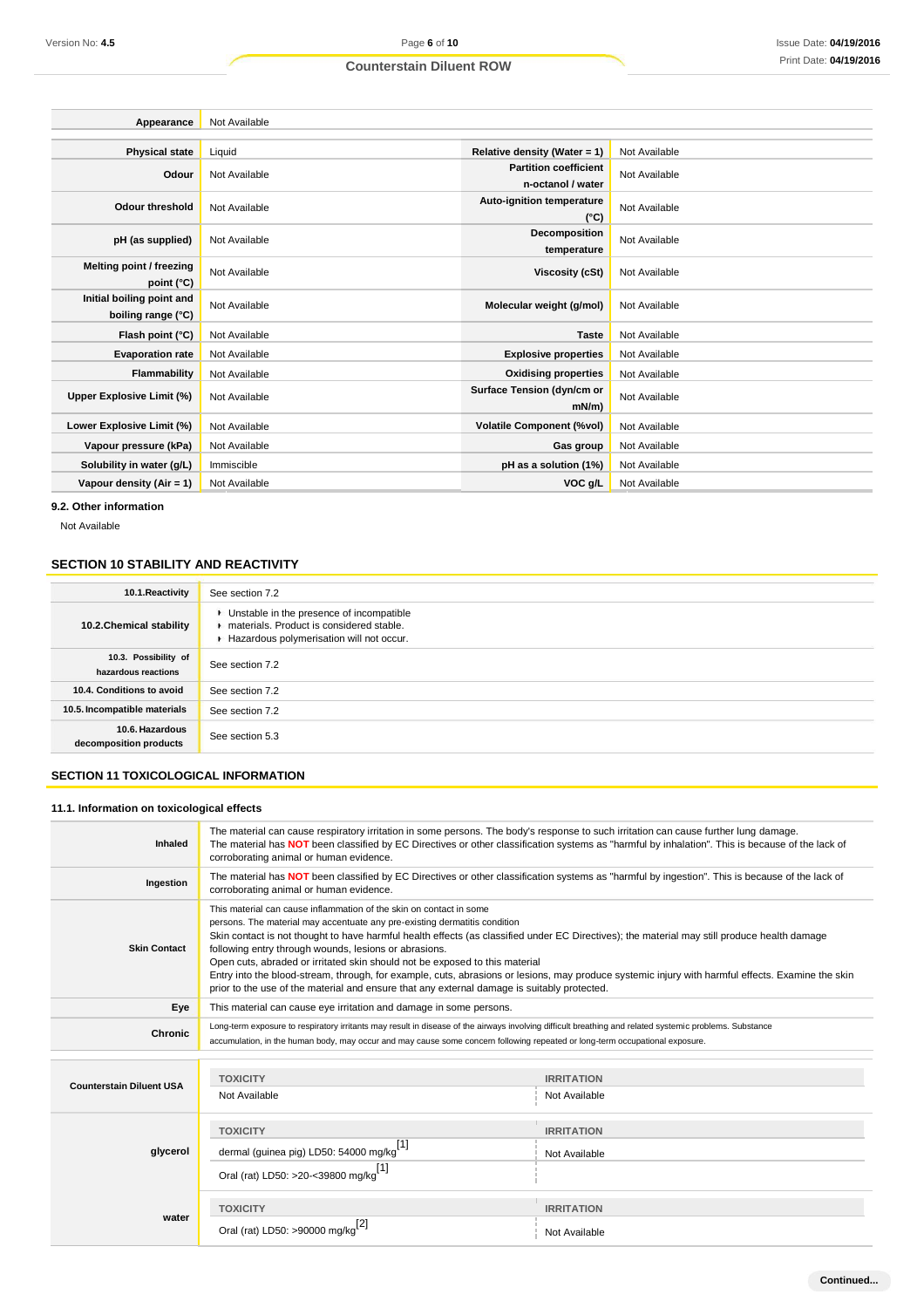| Legend:                                     | 1. Value obtained from Europe ECHA Registered Substances - Acute toxicity 2.* Value obtained from manufacturer's SDS. Unless otherwise specified data<br>extracted from RTECS - Register of Toxic Effect of chemical Substances                                                                                                                                                                                                                                                                                                                                                                                                                                                                                                                                                                                                                                                                                                                                                                                                                                                                                                                                                                                                                                                                                                                                                                                                                                                                                                                                                                                                                                                                                         |         |
|---------------------------------------------|-------------------------------------------------------------------------------------------------------------------------------------------------------------------------------------------------------------------------------------------------------------------------------------------------------------------------------------------------------------------------------------------------------------------------------------------------------------------------------------------------------------------------------------------------------------------------------------------------------------------------------------------------------------------------------------------------------------------------------------------------------------------------------------------------------------------------------------------------------------------------------------------------------------------------------------------------------------------------------------------------------------------------------------------------------------------------------------------------------------------------------------------------------------------------------------------------------------------------------------------------------------------------------------------------------------------------------------------------------------------------------------------------------------------------------------------------------------------------------------------------------------------------------------------------------------------------------------------------------------------------------------------------------------------------------------------------------------------------|---------|
| <b>Counterstain Diluent USA</b>             | Asthma-like symptoms may continue for months or even years after exposure to the material ceases. This may be due to a non-allergenic condition known as reactive<br>airways dysfunction syndrome (RADS) which can occur following exposure to high levels of highly irritating compound. Key criteria for the diagnosis of RADS include the<br>absence of preceding respiratory disease, in a non-atopic individual, with abrupt onset of persistent asthma-like symptoms within minutes to hours of a documented<br>exposure to the irritant. A reversible airflow pattern, on spirometry, with the presence of moderate to severe bronchial hyperreactivity on methacholine challenge testing and<br>the lack of minimal lymphocytic inflammation, without eosinophilia, have also been included in the criteria for diagnosis of RADS. RADS (or asthma) following an irritating<br>inhalation is an infrequent disorder with rates related to the concentration of and duration of exposure to the irritating substance. Industrial bronchitis, on the other hand, is a<br>disorder that occurs as result of exposure due to high concentrations of irritating substance (often particulate in nature) and is completely reversible after exposure ceases.<br>The disorder is characterised by dyspnea, cough and mucus production.<br>No significant acute toxicological data identified in literature search.<br>At very high concentrations, evidence predicts that glycerol may cause tremor, irritation of the skin, eyes, digestive tract and airway. Otherwise it is of<br>low toxicity. There is no significant evidence to suggest that it causes cancer, genetic, reproductive or developmental toxicity. |         |
|                                             | Asthma-like symptoms may continue for months or even years after exposure to the material ceases. This may be due to a non-allergenic condition known as reactive                                                                                                                                                                                                                                                                                                                                                                                                                                                                                                                                                                                                                                                                                                                                                                                                                                                                                                                                                                                                                                                                                                                                                                                                                                                                                                                                                                                                                                                                                                                                                       |         |
| <b>GLYCEROL</b>                             | airways dysfunction syndrome (RADS) which can occur following exposure to high levels of highly irritating compound. Key criteria for the diagnosis of RADS include the<br>absence of preceding respiratory disease, in a non-atopic individual, with abrupt onset of persistent asthma-like symptoms within minutes to hours of a documented<br>exposure to the irritant. A reversible airflow pattern, on spirometry, with the presence of moderate to severe bronchial hyperreactivity on methacholine challenge testing and<br>the lack of minimal lymphocytic inflammation, without eosinophilia, have also been included in the criteria for diagnosis of RADS. RADS (or asthma) following an irritating<br>inhalation is an infrequent disorder with rates related to the concentration of and duration of exposure to the irritating substance. Industrial bronchitis, on the other hand, is a<br>disorder that occurs as result of exposure due to high concentrations of irritating substance (often particulate in nature) and is completely reversible after exposure ceases.<br>The disorder is characterised by dyspnea, cough and mucus production.<br>At very high concentrations, evidence predicts that glycerol may cause tremor, irritation of the skin, eyes, digestive tract and airway. Otherwise it is of                                                                                                                                                                                                                                                                                                                                                                                       |         |
| <b>WATER</b>                                | low toxicity. There is no significant evidence to suggest that it causes cancer, genetic, reproductive or developmental toxicity.<br>No significant acute toxicological data identified in literature search.                                                                                                                                                                                                                                                                                                                                                                                                                                                                                                                                                                                                                                                                                                                                                                                                                                                                                                                                                                                                                                                                                                                                                                                                                                                                                                                                                                                                                                                                                                           |         |
| <b>Acute Toxicity</b>                       | $\circ$<br>Carcinogenicity                                                                                                                                                                                                                                                                                                                                                                                                                                                                                                                                                                                                                                                                                                                                                                                                                                                                                                                                                                                                                                                                                                                                                                                                                                                                                                                                                                                                                                                                                                                                                                                                                                                                                              | O       |
| <b>Skin Irritation/Corrosion</b>            | v<br>Reproductivity                                                                                                                                                                                                                                                                                                                                                                                                                                                                                                                                                                                                                                                                                                                                                                                                                                                                                                                                                                                                                                                                                                                                                                                                                                                                                                                                                                                                                                                                                                                                                                                                                                                                                                     | O       |
| <b>Serious Eye</b><br>Damage/Irritation     | v<br><b>STOT - Single Exposure</b>                                                                                                                                                                                                                                                                                                                                                                                                                                                                                                                                                                                                                                                                                                                                                                                                                                                                                                                                                                                                                                                                                                                                                                                                                                                                                                                                                                                                                                                                                                                                                                                                                                                                                      | $\circ$ |
| <b>Respiratory or Skin</b><br>sensitisation | Q<br><b>STOT - Repeated Exposure</b>                                                                                                                                                                                                                                                                                                                                                                                                                                                                                                                                                                                                                                                                                                                                                                                                                                                                                                                                                                                                                                                                                                                                                                                                                                                                                                                                                                                                                                                                                                                                                                                                                                                                                    | Ø       |

*– Data Not Available to make classification*

## **SECTION 12 ECOLOGICAL INFORMATION**

#### **12.1. Toxicity**

| Ingredient | Endpoint                                                                                                                                                                                                                                                                                                                                                                                 | <b>Test Duration (hr)</b> | <b>Species</b>                | Value         | Source |
|------------|------------------------------------------------------------------------------------------------------------------------------------------------------------------------------------------------------------------------------------------------------------------------------------------------------------------------------------------------------------------------------------------|---------------------------|-------------------------------|---------------|--------|
| glycerol   | EC <sub>0</sub>                                                                                                                                                                                                                                                                                                                                                                          | 24                        | Crustacea                     | $>500$ mg/L   |        |
| glycerol   | EC50                                                                                                                                                                                                                                                                                                                                                                                     | 96                        | Algae or other aquatic plants | 77712.039mg/L | 3      |
| glycerol   | LC50                                                                                                                                                                                                                                                                                                                                                                                     | 96                        | Fish                          | $>11$ ma/L    |        |
| water      | <b>EC50</b>                                                                                                                                                                                                                                                                                                                                                                              | 384                       | Crustacea                     | 199.179mg/L   | 3      |
| water      | EC50                                                                                                                                                                                                                                                                                                                                                                                     | 96                        | Algae or other aquatic plants | 8768.874mg/L  | 3      |
| water      | LC50                                                                                                                                                                                                                                                                                                                                                                                     | 96                        | Fish                          | 897.520ma/L   | 3      |
| Legend:    | Extracted from 1. IUCLID Toxicity Data 2. Europe ECHA Registered Substances - Ecotoxicological Information - Aquatic Toxicity 3. EPIWIN Suite V3.12 -<br>Aquatic Toxicity Data (Estimated) 4. US EPA, Ecotox database - Aquatic Toxicity Data 5. ECETOC Aquatic Hazard Assessment Data 6. NITE (Japan) -<br>Bioconcentration Data 7. METI (Japan) - Bioconcentration Data 8. Vendor Data |                           |                               |               |        |

For Glycerol: Log Kow: -2.66 to -2.47, Atmospheric Fate: Glycerol is broken down in the air by hydroxyl radicals the half-life for this process is 6.8 hours. However, only a negligible amount of the substance will move to the atmospheric compartment. Terrestrial Fate: Only a negligible amount of glycerol will move into the soil compartment, if released into the environment. Aquatic Fate: Glycerol is considered to be readily biodegradable in the aquatic environment. Pre-adapted microorganisms can break glycerol down rapidly in oxygenated/low oxygen waters. The substance is not expected to react with water. When released to water, 100% of the substance will remain in the water compartment - only negligible amounts will be distributed to sediment. **DO NOT** discharge into sewer or waterways.

## **12.2. Persistence and degradability**

| Ingredient | <b>Water/Soil</b><br>stence - | <b>Persistence: Air</b> |
|------------|-------------------------------|-------------------------|
| glycerol   | LOW                           | LOW                     |
| water      | LOW<br>$\sim$ $\sim$          | LOW<br>$\sim$           |

#### **12.3. Bioaccumulative potential**

| Ingredient | <b>Bioaccumulation</b>  |
|------------|-------------------------|
| glycerol   | LOW (LogKOW = $-1.76$ ) |
| water      | LOW (LogKOW = $-1.38$ ) |

## **12.4. Mobility in soil**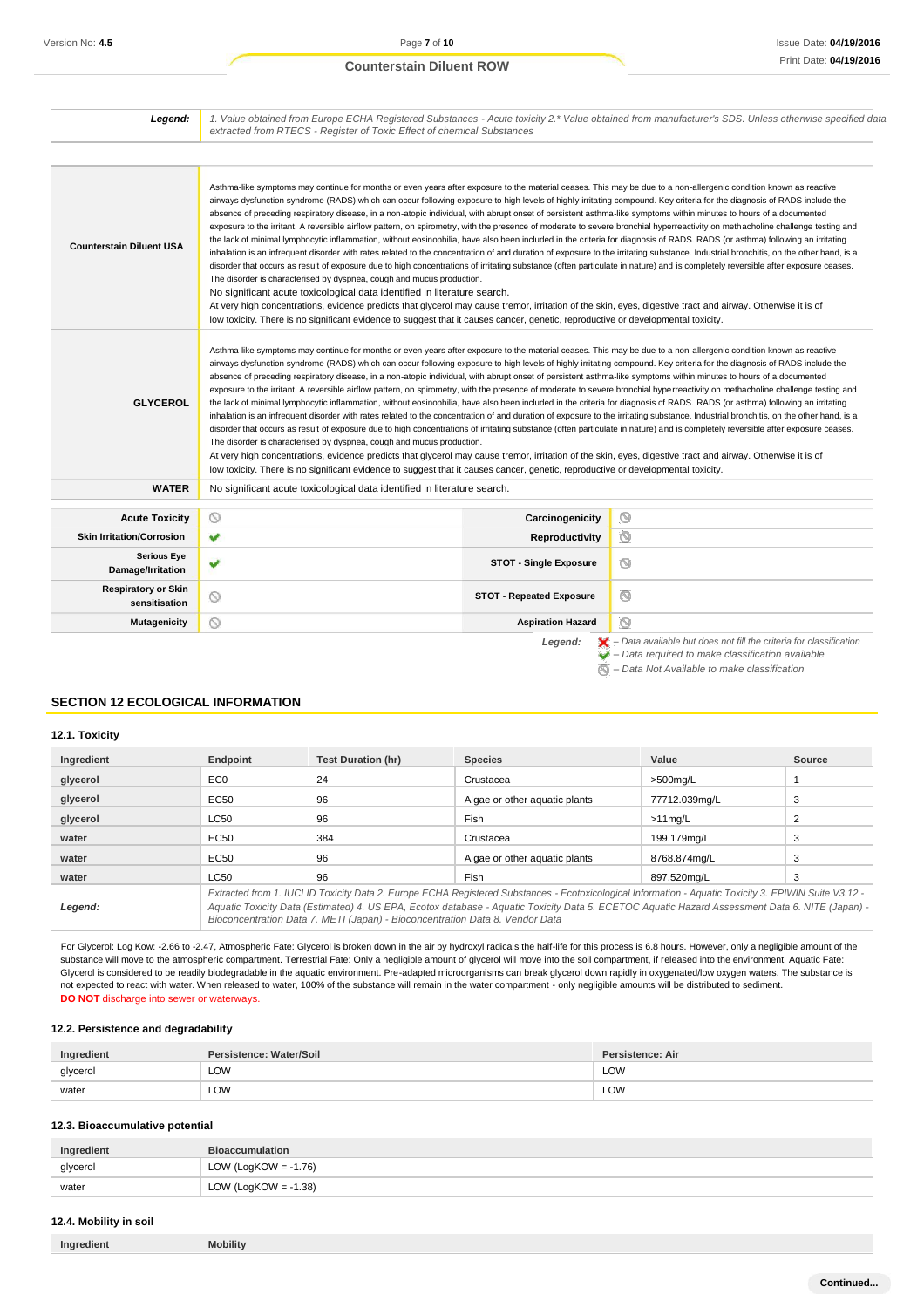| glycerol<br><u> J'J</u> | <b>IKOC</b><br>HIGH<br>$\cdot =$    |
|-------------------------|-------------------------------------|
| water                   | (4.3)<br>11/21<br>$-$<br><b>LUV</b> |

## **12.5.Results of PBT and vPvB assessment**

| Relevant available data | Not Available | Not Available | Not Available |
|-------------------------|---------------|---------------|---------------|
| PBT Criteria fulfilled? | t Available   | Not Available | Not Available |

## **12.6. Other adverse effects**

No data available

## **SECTION 13 DISPOSAL CONSIDERATIONS**

## **13.1. Waste treatment methods**

| <b>Product / Packaging</b><br>disposal | Legislation addressing waste disposal requirements may differ by country, state and/ or territory. Each user must refer to laws operating in their<br>area. In some areas, certain wastes must be tracked.<br>A Hierarchy of Controls seems to be common - the user should investigate:<br>Reduction<br>$F$ Reuse<br>$\triangleright$ Recycling<br>Disposal (if all else fails)<br>This material may be recycled if unused, or if it has not been contaminated so as to make it unsuitable for its intended use. If it has been contaminated, it may<br>be possible to reclaim the product by filtration, distillation or some other means. Shelf life considerations should also be applied in making decisions of this<br>type. Note that properties of a material may change in use, and recycling or reuse may not always be appropriate.<br><b>DO NOT</b> allow wash water from cleaning or process equipment to enter drains.<br>$\overline{v}$ It may be necessary to collect all wash water for treatment before disposal.<br>In all cases disposal to sewer may be subject to local laws and regulations and these should be considered first.<br>• Where in doubt contact the responsible authority.<br>► Recycle wherever possible or consult manufacturer for recycling options.<br>Consult State Land Waste Authority for disposal.<br>Bury or incinerate residue at an approved site.<br>Recycle containers if possible, or dispose of in an authorised landfill. |
|----------------------------------------|---------------------------------------------------------------------------------------------------------------------------------------------------------------------------------------------------------------------------------------------------------------------------------------------------------------------------------------------------------------------------------------------------------------------------------------------------------------------------------------------------------------------------------------------------------------------------------------------------------------------------------------------------------------------------------------------------------------------------------------------------------------------------------------------------------------------------------------------------------------------------------------------------------------------------------------------------------------------------------------------------------------------------------------------------------------------------------------------------------------------------------------------------------------------------------------------------------------------------------------------------------------------------------------------------------------------------------------------------------------------------------------------------------------------------------------------------------------------------------|
| <b>Waste treatment options</b>         | Not Available                                                                                                                                                                                                                                                                                                                                                                                                                                                                                                                                                                                                                                                                                                                                                                                                                                                                                                                                                                                                                                                                                                                                                                                                                                                                                                                                                                                                                                                                   |
| Sewage disposal options                | Not Available                                                                                                                                                                                                                                                                                                                                                                                                                                                                                                                                                                                                                                                                                                                                                                                                                                                                                                                                                                                                                                                                                                                                                                                                                                                                                                                                                                                                                                                                   |
|                                        |                                                                                                                                                                                                                                                                                                                                                                                                                                                                                                                                                                                                                                                                                                                                                                                                                                                                                                                                                                                                                                                                                                                                                                                                                                                                                                                                                                                                                                                                                 |

## **SECTION 14 TRANSPORT INFORMATION**

## **Labels Required**

| <b>Marine Pollutant</b>                                              | NO.                                                                                                                    |                                                                                        |  |
|----------------------------------------------------------------------|------------------------------------------------------------------------------------------------------------------------|----------------------------------------------------------------------------------------|--|
| Land transport (ADR): NOT REGULATED FOR TRANSPORT OF DANGEROUS GOODS |                                                                                                                        |                                                                                        |  |
| 14.1.UN number                                                       | Not Applicable                                                                                                         |                                                                                        |  |
| 14.2. Packing group                                                  | Not Applicable                                                                                                         |                                                                                        |  |
| 14.3.UN proper shipping name                                         | Not Applicable                                                                                                         |                                                                                        |  |
| 14.4. Environmental hazard                                           | Not Applicable                                                                                                         |                                                                                        |  |
| 14.5. Transport hazard<br>class(es)                                  | Not Applicable<br>Class<br>Not Applicable<br>Subrisk                                                                   |                                                                                        |  |
| 14.6. Special precautions for<br>user                                | Hazard identification (Kemler)<br>Classification code<br><b>Hazard Label</b><br>Special provisions<br>Limited quantity | Not Applicable<br>Not Applicable<br>Not Applicable<br>Not Applicable<br>Not Applicable |  |

## **Air transport (ICAO-IATA / DGR): NOT REGULATED FOR TRANSPORT OF DANGEROUS GOODS**

| 14.1. UN number                  | Not Applicable                                                                    |
|----------------------------------|-----------------------------------------------------------------------------------|
| 14.2. Packing group              | Not Applicable                                                                    |
| 14.3. UN proper shipping<br>name | Not Applicable                                                                    |
| 14.4. Environmental hazard       | Not Applicable                                                                    |
| 14.5. Transport hazard           | Not Applicable<br><b>ICAO/IATA Class</b><br>ICAO / IATA Subrisk<br>Not Applicable |
| class(es)                        | Not Applicable<br><b>ERG Code</b>                                                 |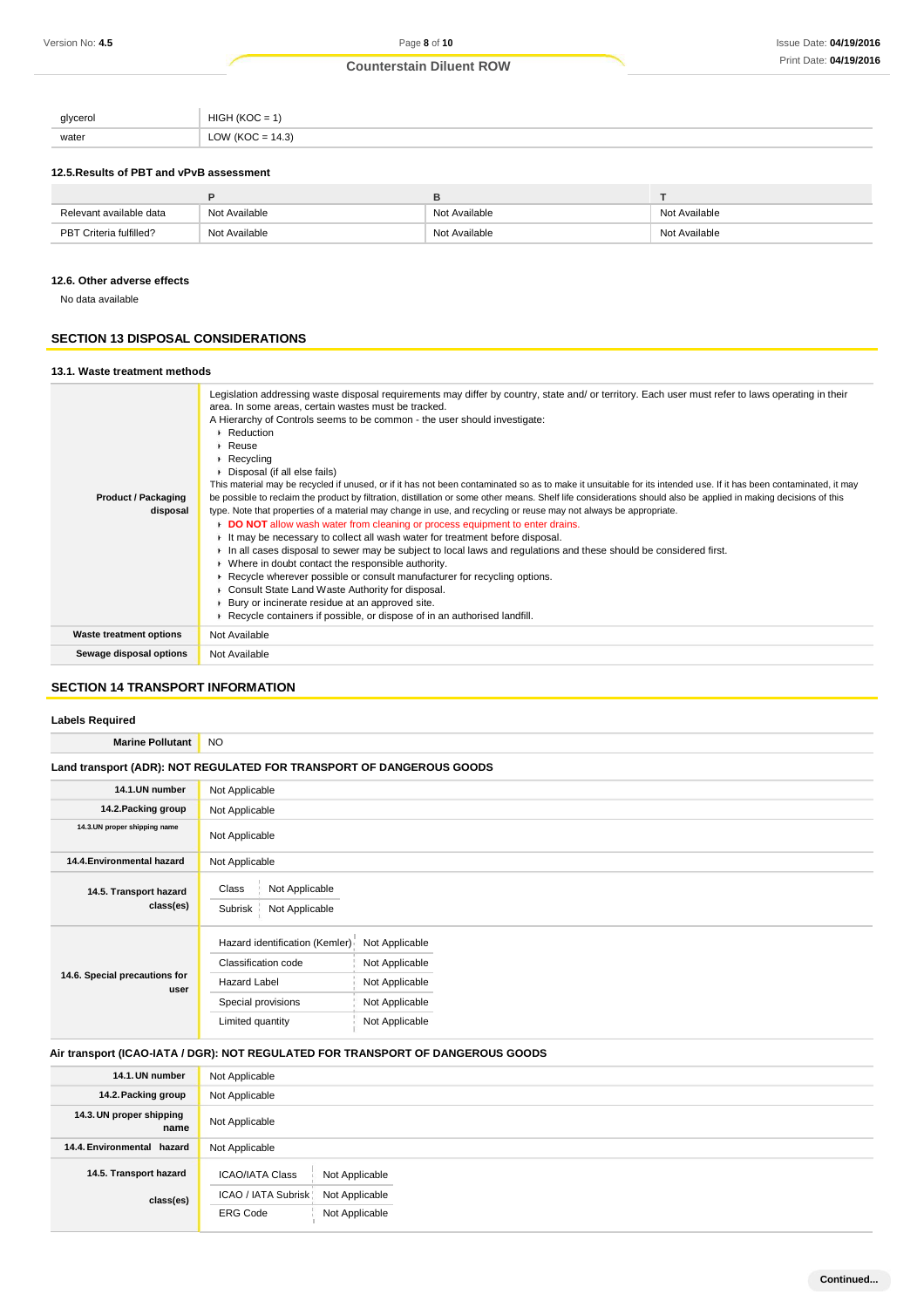|                                       | Special provisions                                        | Not Applicable |
|---------------------------------------|-----------------------------------------------------------|----------------|
|                                       | Cargo Only Packing Instructions                           | Not Applicable |
|                                       | Cargo Only Maximum Qty / Pack                             | Not Applicable |
| 14.6. Special precautions for<br>user | Passenger and Cargo Packing Instructions                  | Not Applicable |
|                                       | Passenger and Cargo Maximum Qtv / Pack                    | Not Applicable |
|                                       | Passenger and Cargo Limited Quantity Packing Instructions | Not Applicable |
|                                       | Passenger and Cargo Limited Maximum Qty / Pack            | Not Applicable |

## **Sea transport (IMDG-Code / GGVSee): NOT REGULATED FOR TRANSPORT OF DANGEROUS GOODS**

| 14.1. UN number                       | Not Applicable                                                                                                             |
|---------------------------------------|----------------------------------------------------------------------------------------------------------------------------|
| 14.2. Packing group                   | Not Applicable                                                                                                             |
| 14.3. UN proper shipping<br>name      | Not Applicable                                                                                                             |
| 14.4. Environmental hazard            | Not Applicable                                                                                                             |
| 14.5. Transport hazard<br>class(es)   | <b>IMDG Class</b><br>Not Applicable<br><b>IMDG Subrisk</b><br>Not Applicable                                               |
| 14.6. Special precautions for<br>user | <b>EMS Number</b><br>Not Applicable<br>Special provisions<br>Not Applicable<br>Not Applicable<br><b>Limited Quantities</b> |

#### **Inland waterways transport (ADN): NOT REGULATED FOR TRANSPORT OF DANGEROUS GOODS**

| 14.1. UN number                       | Not Applicable                                                                                                                                                                                     |
|---------------------------------------|----------------------------------------------------------------------------------------------------------------------------------------------------------------------------------------------------|
| 14.2. Packing group                   | Not Applicable                                                                                                                                                                                     |
| 14.3. UN proper shipping<br>name      | Not Applicable                                                                                                                                                                                     |
| 14.4. Environmental hazard            | Not Applicable                                                                                                                                                                                     |
| 14.5. Transport hazard<br>class(es)   | Not Applicable<br>Not Applicable                                                                                                                                                                   |
| 14.6. Special precautions for<br>user | Classification code<br>Not Applicable<br>Special provisions<br>Not Applicable<br>Not Applicable<br>Limited quantity<br>Not Applicable<br>Equipment required<br>Not Applicable<br>Fire cones number |

#### **Transport in bulk according to Annex II of MARPOL and the IBC code**

| IMO MARPOL (Annex II) - List  <br>of Noxious Liquid Substances   Glycerine<br>Not Applicable<br>Carried in Bulk | Source | <b>Product name</b> | <b>Pollution Category</b> | <b>Ship Type</b> |
|-----------------------------------------------------------------------------------------------------------------|--------|---------------------|---------------------------|------------------|
|                                                                                                                 |        |                     |                           |                  |

## **SECTION 15 REGULATORY INFORMATION**

#### **15.1. Safety, health and environmental regulations / legislation specific for the substance or mixture**

## **GLYCEROL(56-81-5) IS FOUND ON THE FOLLOWING REGULATORY LISTS**

| European Customs Inventory of Chemical Substances ECICS (English)                                                                             | Europear<br>(English) |
|-----------------------------------------------------------------------------------------------------------------------------------------------|-----------------------|
| WATER(7732-18-5) IS FOUND ON THE FOLLOWING REGULATORY LISTS                                                                                   |                       |
| EU REACH Regulation (EC) No 1907/2006 - Annex IV - Exemptions from the Obligation to<br>Register in Accordance with Article 2(7)(a) (English) | Europear<br>(English) |

European Customs Inventory of Chemical Substances ECICS (English)

European Customs Inventory of Chemical Substances ECICS (English) European Union - European Inventory of Existing Commercial Chemical Substances (EINECS) (English)

to European Union - European Inventory of Existing Commercial Chemical Substances (EINECS)

This safety data sheet is in compliance with the following EU legislation and its adaptations - as far as applicable - : 67/548/EEC, 1999/45/EC, 98/24/EC, 92/85/EC, 94/33/EC, 91/689/EEC, 1999/13/EC, Commission Regulation (EU) 2015/830, Regulation (EC) No 1272/2008 and their amendments as well as the following British legislation: - The Control of Substances Hazardous to Health Regulations (COSHH) 2002 - COSHH Essentials - The Management of Health and Safety at Work Regulations 1999

## **15.2. Chemical safety assessment**

For further information please look at the Chemical Safety Assessment and Exposure Scenarios prepared by your Supply Chain if available.

| <b>National Inventory</b> | <b>Status</b>       |
|---------------------------|---------------------|
| Australia - AICS          | $\lambda$           |
| Canada - DSL              | $\checkmark$        |
| Canada - NDSL             | N (glycerol; water) |